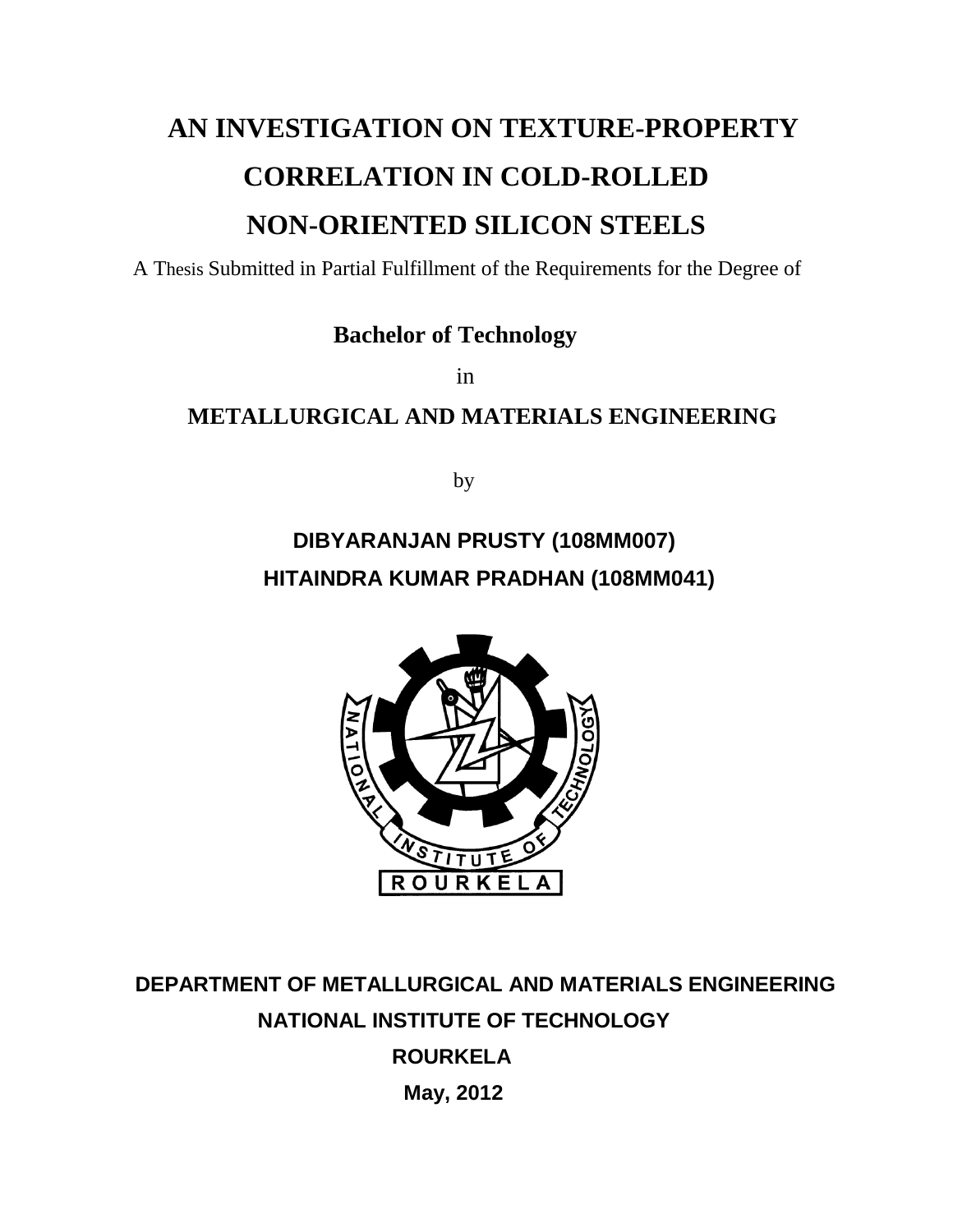## **AN INVESTIGATION ON TEXTURE-PROPERTY CORRELATION IN COLD-ROLLED NON-ORIENTED SILICON STEELS**

A Thesis Submitted in Partial Fulfillment of the Requirements for the Degree of

 **Bachelor of Technology**

**in** *in* 

#### **METALLURGICAL AND MATERIALS ENGINEERING**

by

#### **DIBYARANJAN PRUSTY (108MM007) HITAINDRA KUMAR PRADHAN (108MM041)**

Under the Guidance of

### **PROF. SANTOSH KUMAR SAHOO**



### **DEPARTMENT OF METALLURGICAL AND MATERIALS ENGINEERING NATIONAL INSTITUTE OF TECHNOLOGY**

 **ROURKELA**

 **2012**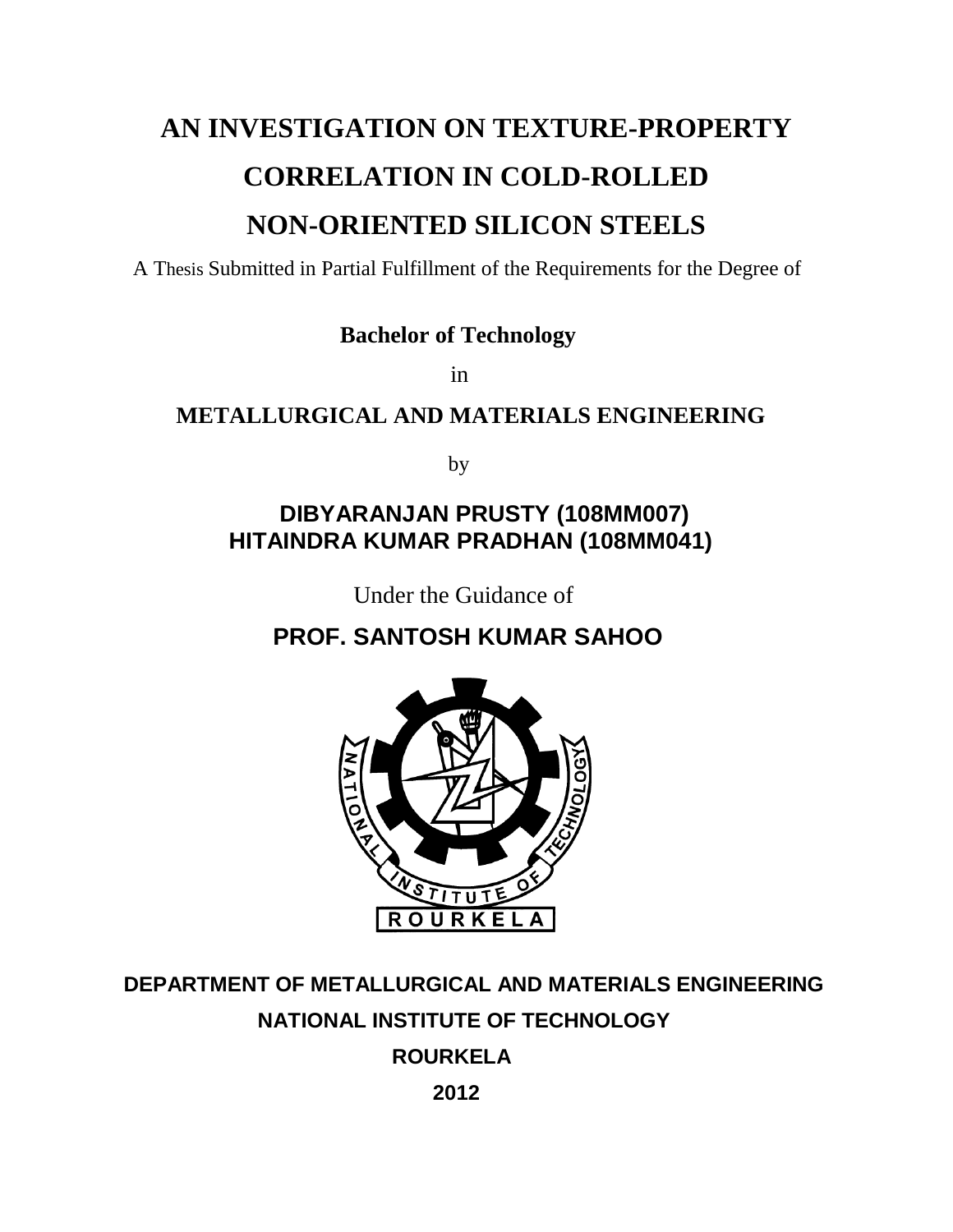

## **National Institute of Technology**

 **Rourkela**

### **CERTIFICATE**

This is to certify that the thesis entitled, " **An Investigation on Texture-Property Correlation in Cold Rolled Non-Oriented Silicon Steels"** submitted by **Dibyaranjan Prusty (108MM007)**, **Hitaindra Kumar Pradhan** (**108MM041**) in partial fulfillment of the requirements for the award of **Bachelor of Technology Degree** in **Metallurgical and Materials Engineering** at National Institute of Technology, Rourkela is an authentic work carried out by them under my supervision and guidance.

To the best of my knowledge, the matter embodied in the thesis has not been submitted to any other University/Institute for the award of any Degree or Diploma.

 Prof. Santosh Kumar Sahoo Date: Dept. of Metallurgical and Materials Engineering National Institute of Technology Rourkela-769008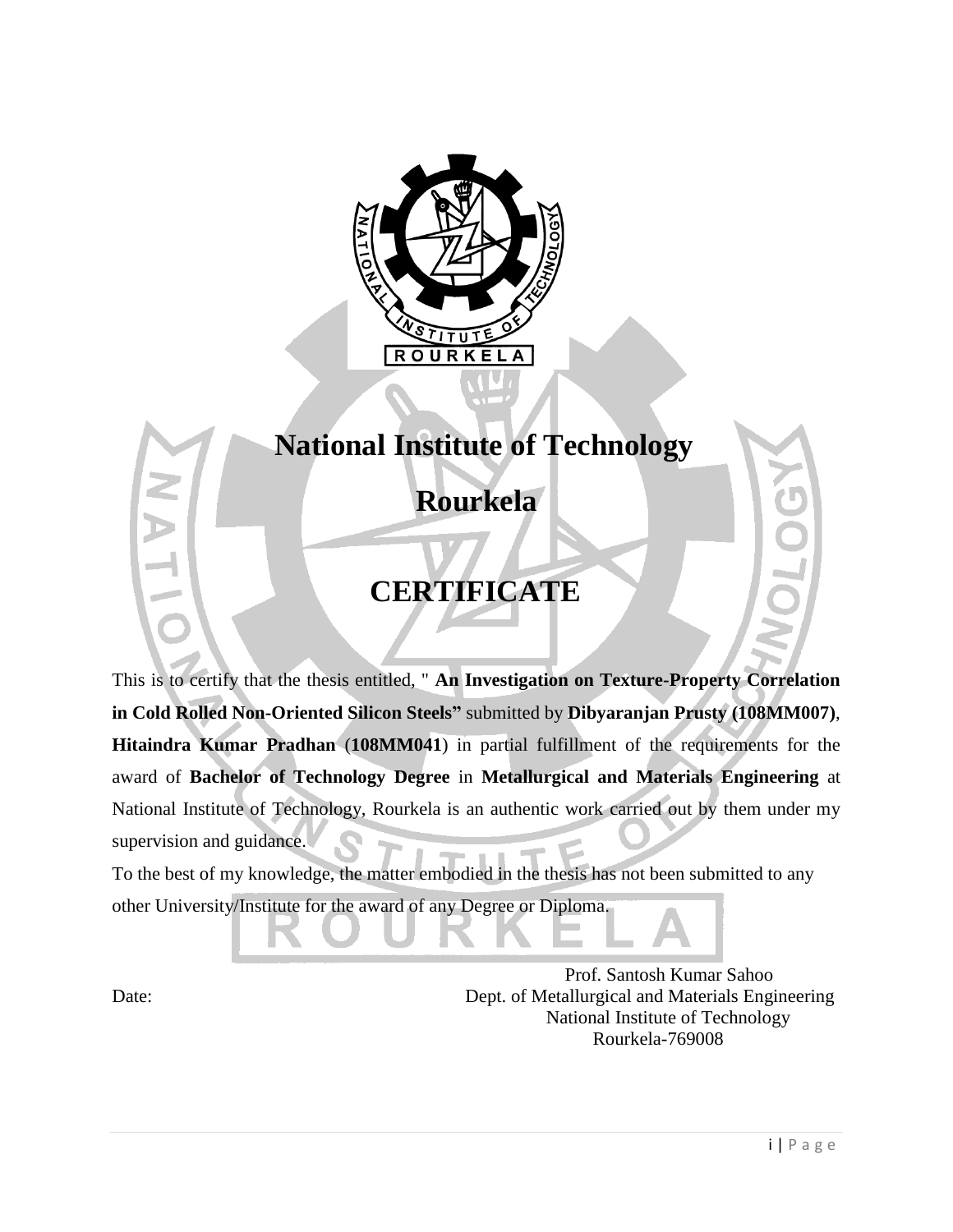# Acknowledgement

We take this opportunity to express our deep regards and sincere gratitude to our guide **Prof.** Santosh Kumar Sahoo for his constant guidance and concern throughout the project. He will always remain be a constant source of inspiration for us. We also express our sincere gratitude to, Dr. B.C.Ray, HOD, Metallurgical and Materials Engineering for providing valuable departmental facilities. We are very thankful to Prof. Indradev Samajdar of IIT Bombay, Prof.B.B.Nayak of Ceramic department NIT Rourkela, Prof. S.karmakar of Electrical department of NIT Rourkela and Prof. D.K. Pradhan of Physics department of NIT Rourkela for their constant support in conducting experiments. We extend our thanks to all the professors who have guided, suggested and helped us during the project. We are also thankful to technical assistants of Department of Metallurgical and Materials Engineering, NIT Rourkela, for their constant practical assistance and help whenever required. We would also like to thank all the staff members of Metallurgical and Materials Engineering department and everyone who in some way or the other has provided us valuable guidance, suggestion and help for this project.

Place: NIT Rourkela Dibyaranjan Prusty (108MM007) Date: Hitaindra Kumar Pradhan (108MM041)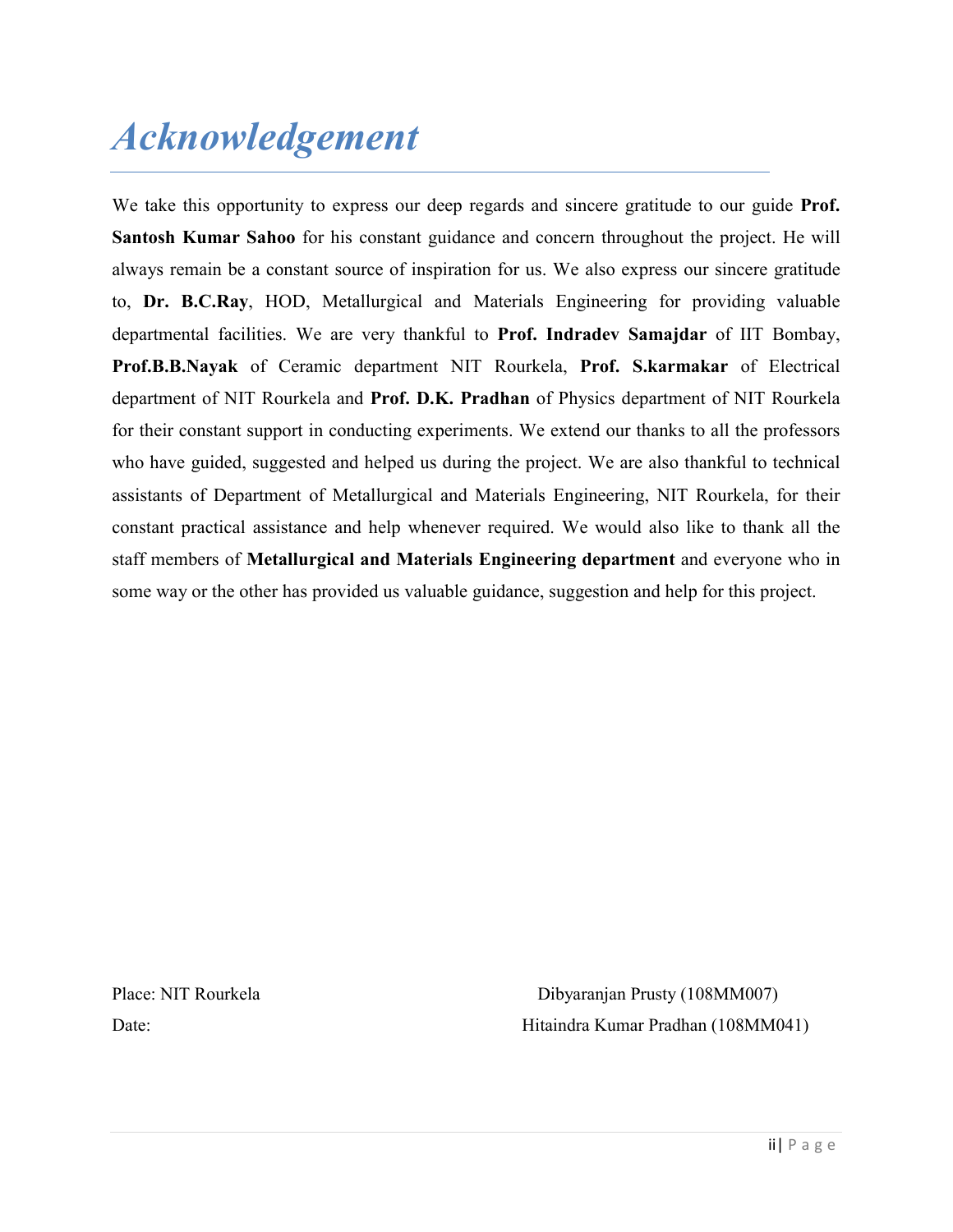## **Abstract**

Soft magnetic materials like cold rolled non-oriented (CRNO) steels are used in electrical appliances like motors, generators small transformer cores due to its superior magnetic permeability and low watt loss and less magnetic anisotropy signifying uniform magnetic properties in all directions. The application of CRNO steels demands uniform property in all angular directions. Keeping this in mind the objective of the present study is to find out the textural and property change in all angular directions of CRNO steel sheets and correlate texture-property. CRNO steel sheets of different silicon percentages (1.4%, 1.52%, 1.88%, and 2%) were observed in the present study. Four different sets of samples were made from the CRNO sheets: (1) samples along rolling direction, (2) samples at  $30^{\circ}$  to the rolling direction, (3) samples at  $60^{\circ}$  to the rolling direction and (4) samples at  $90^{\circ}$  to the rolling direction. Then the textural, electrical and magnetic properties were investigated using standard techniques. X-ray diffraction (XRD) and electron backscattered diffraction (EBSD) were used for bulk- and micro-texture measurements respectively. While four-probe method was used for electrical resistivity and pulse field hysteresis loop tracer was used for magnetic property measurements. The results showed different texture and magnetic properties in all the CRNO samples.

Keywords: CRNO steel, Silicon Steel, Electrical Steel, Texture, Magnetic Permeability, Watt Loss.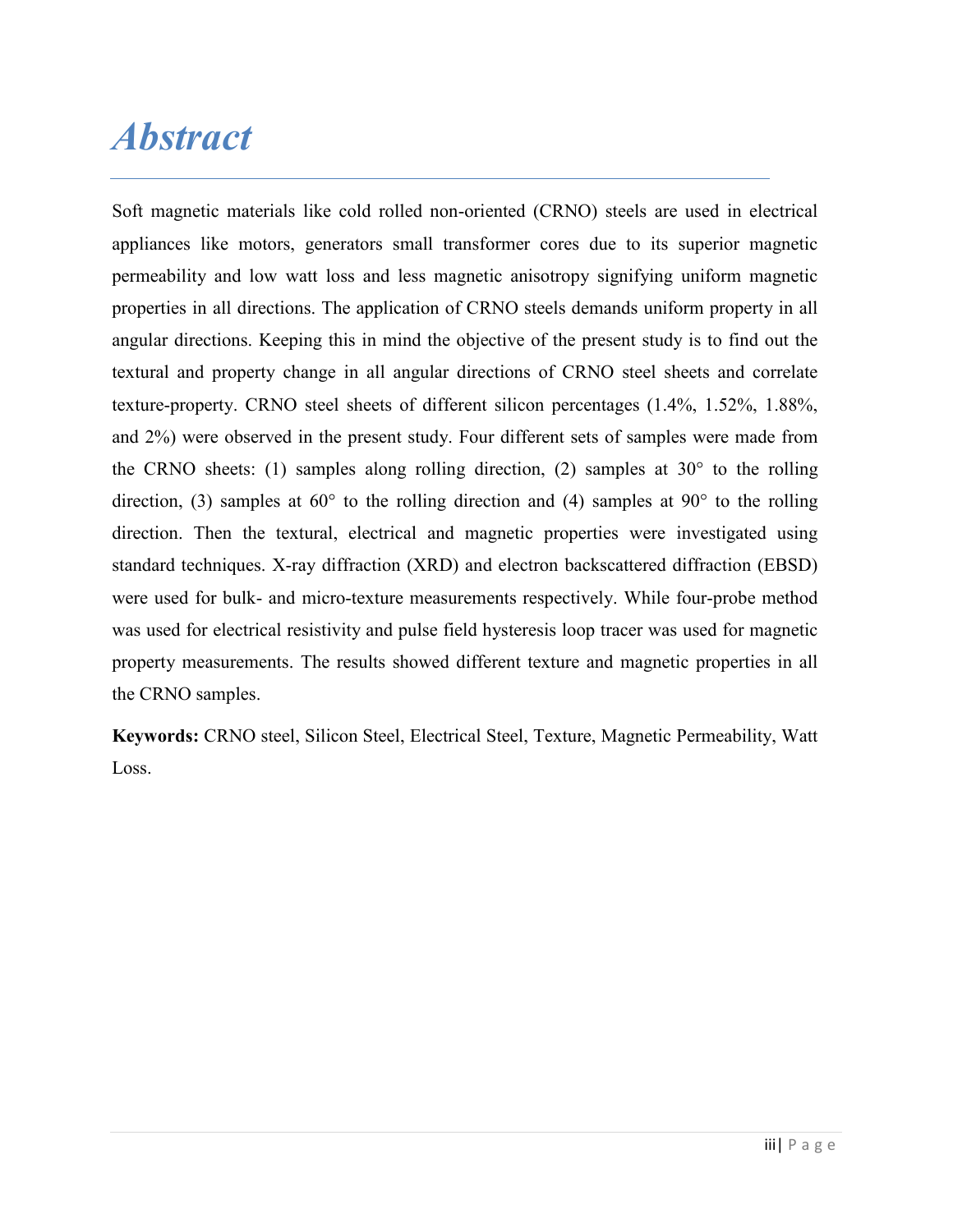# **Content**

|                                                                 | Page No.       |
|-----------------------------------------------------------------|----------------|
| Certificate                                                     | $\mathbf{i}$   |
| Acknowledgement                                                 |                |
| Abstract                                                        |                |
| List of figures                                                 |                |
| List of tables                                                  | viii           |
| <b>1. CHAPTER I: Introduction</b>                               | $1 - 2$        |
| 1.1. Background                                                 | 1              |
| 1.2. Objectives                                                 | $\overline{2}$ |
| 1.3. Framework of the thesis                                    | $\overline{2}$ |
| 2. CHAPTER II: Literature review                                |                |
| 2.1. Silicon steel                                              | 3              |
| 2.1.1 Effect of Si in Fe                                        | $\overline{3}$ |
| 2.2. Texture                                                    | 5              |
| 2.2.1. Grain orientation                                        | 5              |
| 2.2.2. Pole figures                                             | 6              |
| 2.2.3 Orientation distribution functions (ODFs)                 | 7              |
| 2.2.3.1 Euler angles                                            | 7              |
| 2.2.3.2 Euler space                                             | 9              |
| 2.3. Texture development in GNO steels                          | 9              |
| 2.4. Grain size dependence on magnetic properties of GNO steels | $11 - 12$      |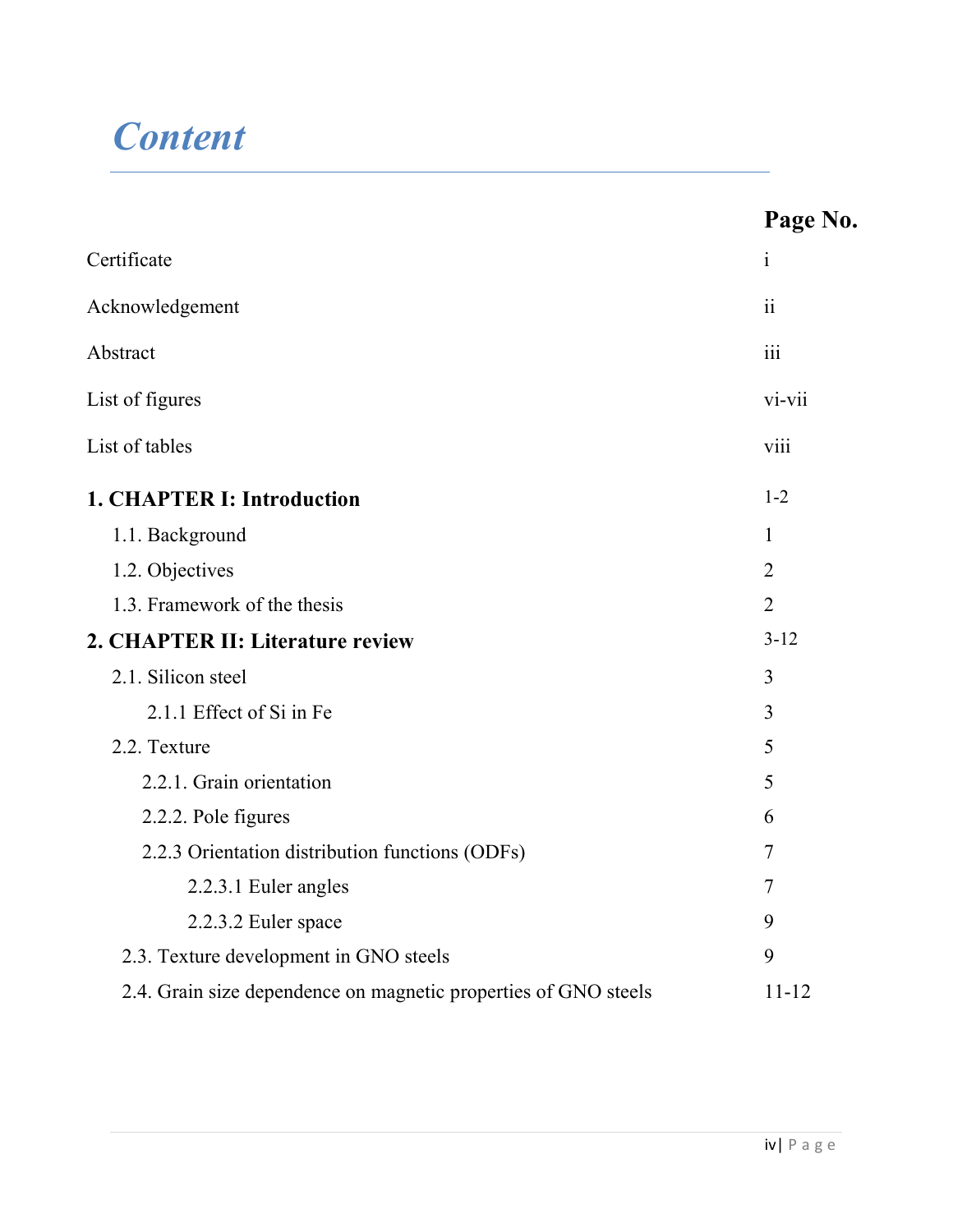| 3. CHAPTER III: Experimental details             | $13 - 15$ |
|--------------------------------------------------|-----------|
| 3.1. Materials                                   | $13 - 14$ |
| 3.2. Texture Characterization                    | 14        |
| 3.2.1. Bulk/Macro texture characterization       | 14        |
| 3.2.2. Micro texture characterization            | 14        |
| 3.3. Magnetic properties                         | 15        |
| 3.4. Electrical properties                       | 15        |
|                                                  |           |
| <b>4. CHAPTER IV: Results and Discussion</b>     | $16 - 39$ |
| 5. CHAPTER V: Summary and Scope for Future Works | 40        |
| <b>6. REFERENCES</b>                             | 41-44     |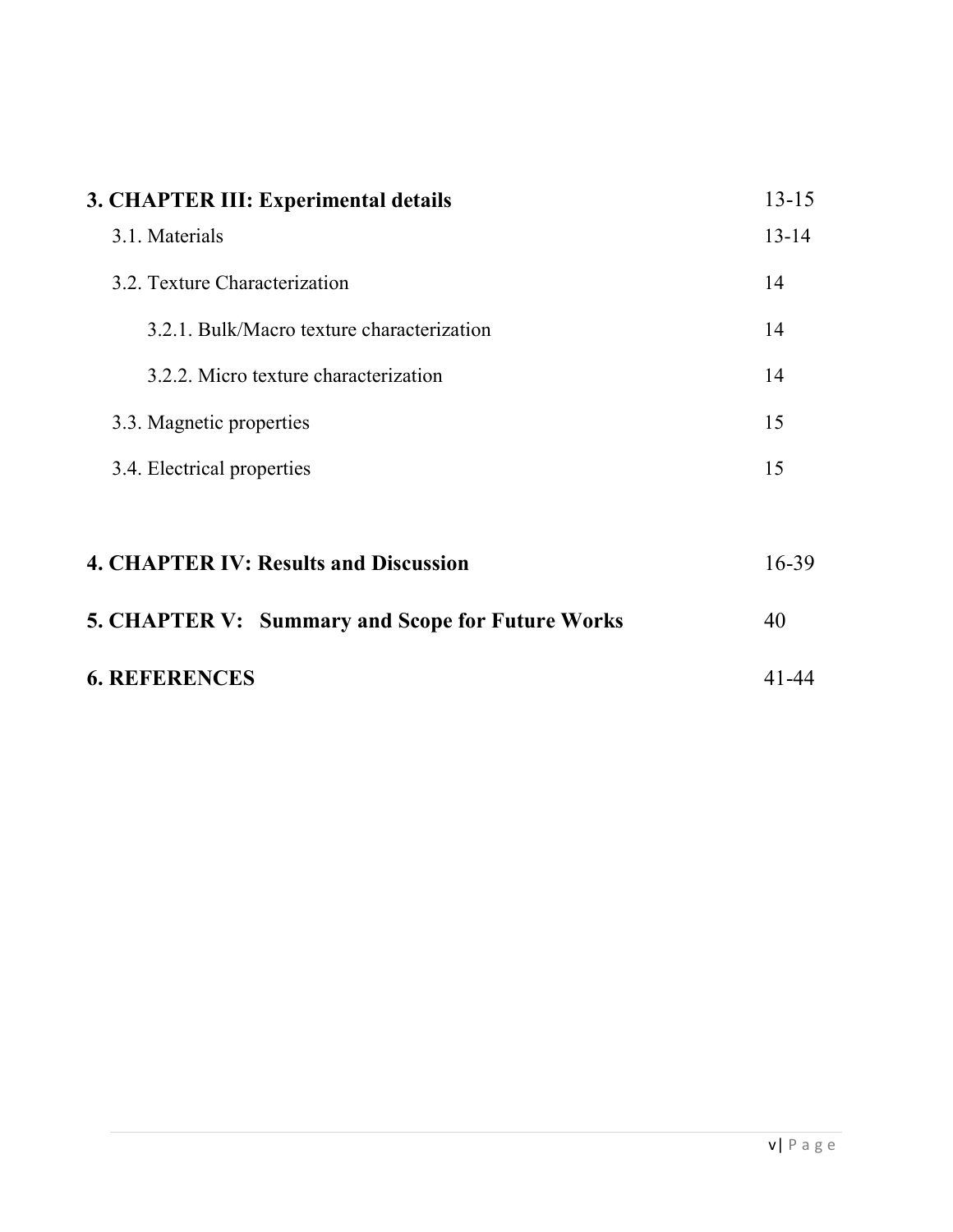# List of figures

## Figure No. Caption **Page No.** 2.1 Effect of addition of Silicon on crystal anisotropy, saturation induction and percentage elongation. 4 2.2 Examples of crystal orientations in sheet and wire, expressed with Miller indices. The three cube axes are shown as  $x^c$ ,  $y^c$  and  $z^c$ . 6 2.3 Schematic showing construction of a (100) pole figure 6 2.4 Orientation of the crystal axis system  ${X_i^c}$  and the sample axis system  ${RD, TD, ND}$ ; *s* is the intersection of the planes (RD–TD) and ([100]–[010]). 8 2.5 Definition of the Euler angles  $\varphi$ 1, $\Phi$ ,  $\varphi$ 2 in the Bunge convention 8 2.6 Graphical representation of a crystallographic orientation with Euler angles:  $\varphi$ 1=270<sup>°</sup>,  $\Phi$ =60<sup>°</sup>,  $\varphi$ 2=180<sup>°</sup> 9 2.7 Schematic representation of the most important texture components in the  $\varphi_2$ =45° section of ODF 11 2.8 Effect of grain size on core loss in silicon steel 12 3.1 A schematic representing the samples prepared from CRNO steel sheets for the present investigation. RD, TD and SD represent the rolling direction, transverse direction and sample direction respectively 14 4.1 Inverse pole figure maps of CRNO samples in the rolling direction. 17 4.2 Grain average misorientation of the EBSD scans shown in figure 4.1. 18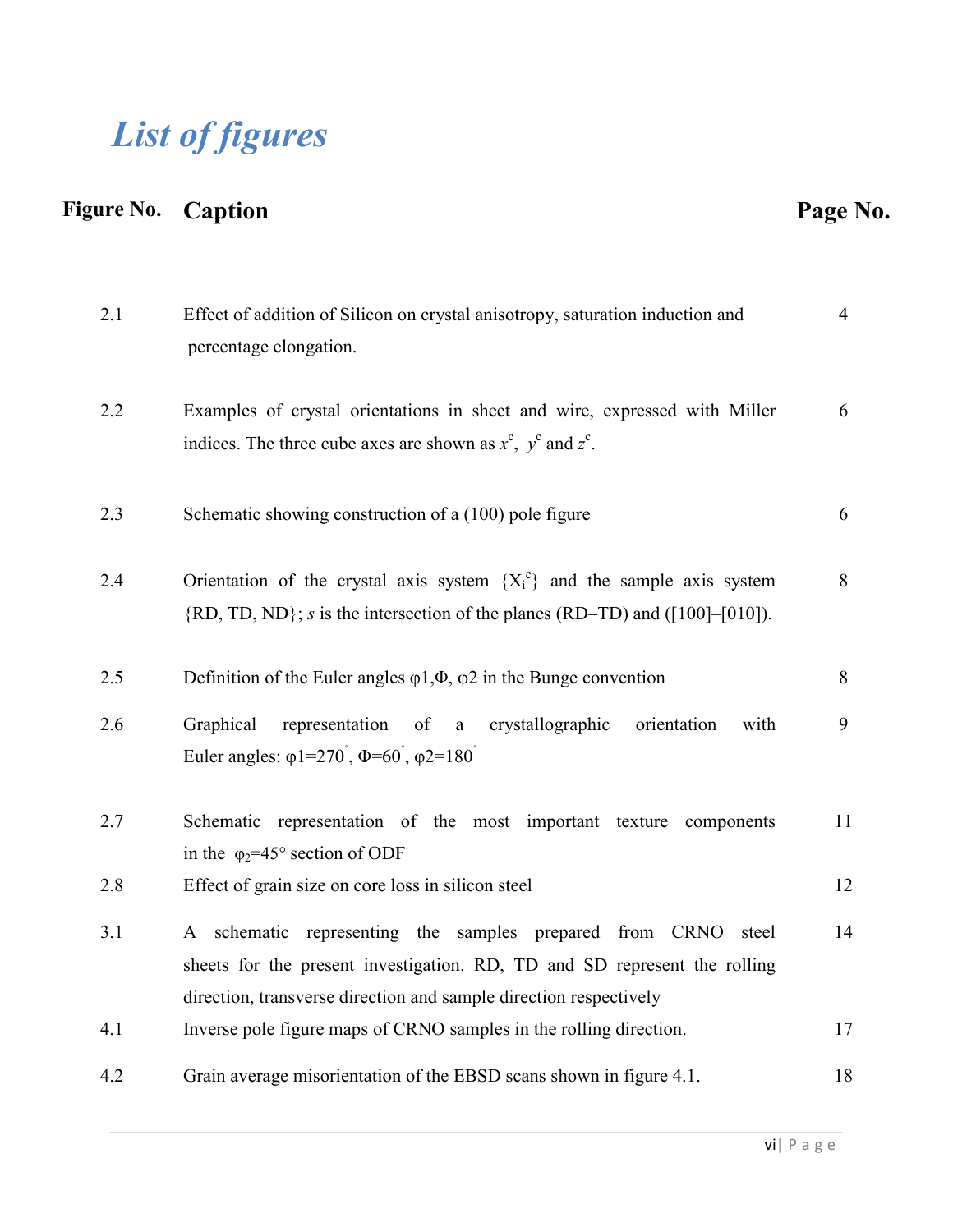| 4.3 | ODFs of different CRNO samples in the rolling direction (at constant $\varphi_1$<br>sections and a constant $\varphi_2 = 45^\circ$ section)                  | 19-22     |
|-----|--------------------------------------------------------------------------------------------------------------------------------------------------------------|-----------|
| 4.4 | ODFs of different CRNO samples at 30° to the rolling direction (at constant $\varphi_1$<br>sections and a constant $\varphi_2 = 45^\circ$ section)           | $23 - 26$ |
| 4.5 | ODFs of different CRNO samples at 60 $^{\circ}$ to the rolling direction (at constant $\varphi_1$<br>sections and a constant $\varphi_2 = 45^\circ$ section) | $27 - 30$ |
| 4.6 | ODFs of different CRNO samples at 90 $^{\circ}$ to the rolling direction (at constant $\varphi_1$<br>sections and a constant $\varphi_2 = 45^\circ$ section) | $31 - 34$ |
| 4.7 | Maximum ODF intensity of different CRNO samples                                                                                                              | 35        |
| 4.8 | Variation of resistivity with increase in Si percentages of CRNO steels                                                                                      | 37        |
| 4.9 | Variation of permeability and eddy current loss with silicon percentages of<br>CRNO steels.                                                                  | 39        |